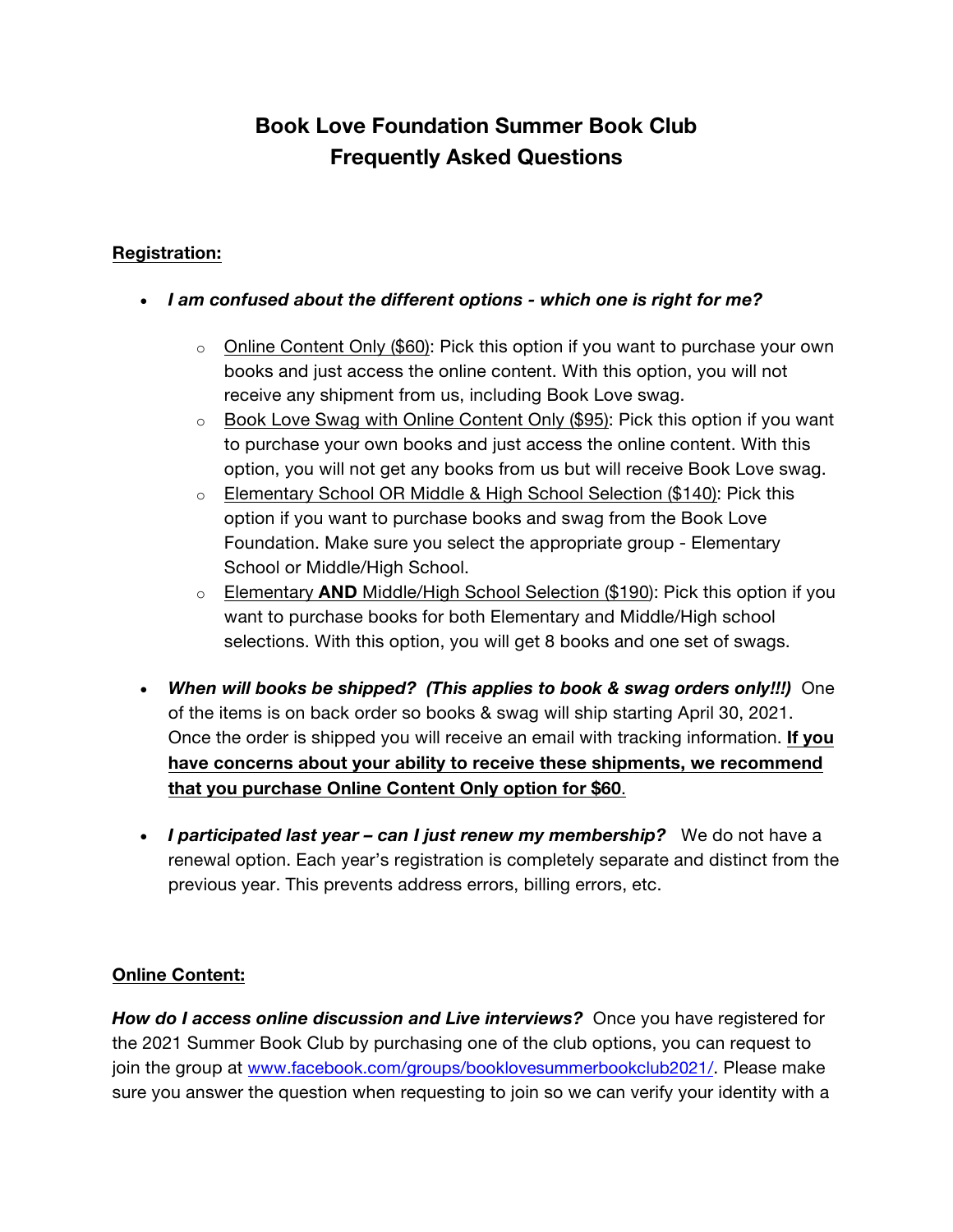valid registration (often participants don't use the same name on Facebook as they may have used when registering).

From within the Facebook group, you can find discussion threads for each of the books under the "Guides" tab located below the cover photo. Participate in the discussions by selecting the book you are interested in. If you miss any of the FB Live interviews, you can find them archived under the "Media/Video" tab.

*Is Facebook the only option for online discussions - have your considered any other platform?* Yes, our online contents and discussions are hosted on Facebook group page only. We continue to research and review other platforms for online discussions and found that Facebook with its social learning guides provide the best format, making it easier for participants to locate and access discussion topics. However, we do understand some of you are reluctant to join Facebook and we hope to be transitioning to another platform by 2022.

#### *What is the schedule for the book discussions?*

| Middle & High School Selections      |                                        |  |
|--------------------------------------|----------------------------------------|--|
| Jun 28 - Jul 2                       | King And The Dragonflies               |  |
| Jul 5 - Jul 9                        | Kindred                                |  |
| Jul 12 - Jul 16                      | <b>Counting Descent</b>                |  |
| Jul 19 – Jul 30                      | The Black Friend                       |  |
|                                      |                                        |  |
| <b>Elementary School Selections:</b> |                                        |  |
|                                      | Jun 28 – Jul 2 Me Are Water Protectors |  |

| Jun 28 – Jul 2  | We Are Water Protectors       |
|-----------------|-------------------------------|
| Jul 5 – Jul 9   | No Voice Too Small            |
| Jul 12 - Jul 23 | When Stars Are Scattered      |
| Jul 26 - Jul 30 | Evelyn Del Rey Is Moving Away |

*What is the schedule for Facebook Live interviews?* The schedule of interviews is constantly being updated as we add more speakers. You can find the latest schedule at https://www.booklovefoundation.org/summer-book-club-schedule

### *I participated last year – what will happen to my access to the Facebook group*

*page?* If you were a member of 2020 Summer Book Clubs, you will continue to have full access to 2020 Summer Book Club Facebook group page through end of the summer. At the end of summer 2021, previous Summer Book Club Facebook group pages (2020 – 2018) will be closed to all new discussions but you can still access it to see existing posts.